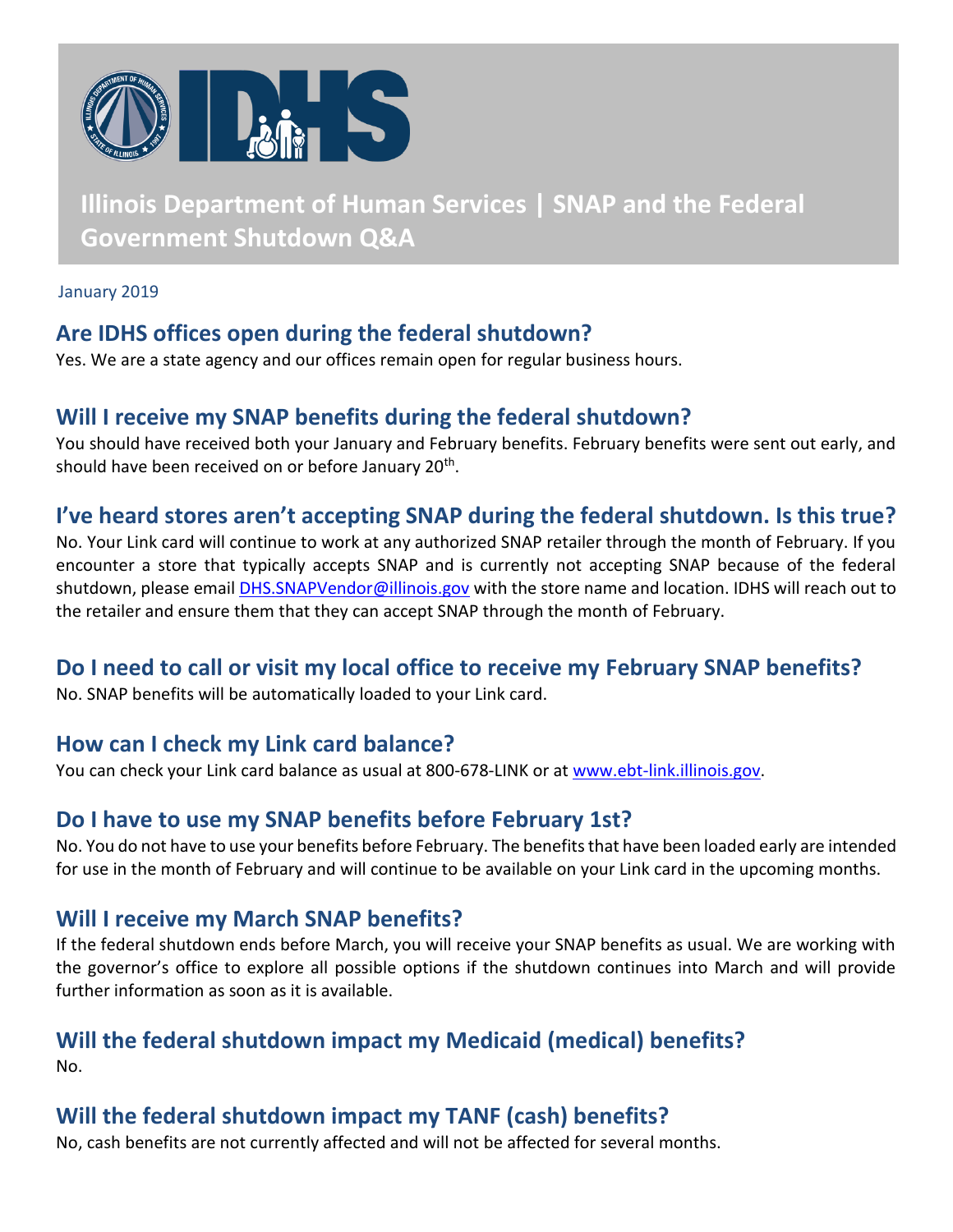#### **What if I apply for SNAP benefits after February 1st?**

IDHS will continue processing applications and other requests. Once the shutdown ends, if you are eligible, you will receive SNAP benefits.

# **What do I do if I already applied for SNAP benefits, but have not received any benefits?**

If you have not been interviewed yet by IDHS, please call your local office. If you have been interviewed already, you will receive a notice from IDHS letting you know if you will receive benefits or not.

#### **Are caseworkers still conducting eligibility interviews?** Yes.

# **I already had my eligibility interview but have not yet submitted requested verifications, what do I do?**

Your application could be denied, or benefits reduced. Please send requested documents as soon as possible.

# **What if I have not turned in my Redetermination (REDE) or Mid-Point Report (MPR) due in January?**

Turn in your REDE or MPR as soon as possible through Manage My Case on [www.abe.illinois.gov](http://www.abe.illinois.gov/) or at the fax or address listed on your letter.

#### **If I think the benefit amount I received is incorrect, what should I do?**

Call your local office to discuss this situation.

# **I am an ABAWD (Able Bodied Adult without Dependents) living in DuPage County. If I do not receive benefits in March, will it still be a "countable ABAWD month"?**

We are seeking guidance on this issue from the United States Department of Agriculture.

#### **Where do I go if I need additional food?**

Your local food pantry may be able to assist you. Visit the following links based on your location to find your closest food pantry, soup kitchen, mobile food distribution or shelter.

Greater Chicago Food Depository:<https://www.chicagosfoodbank.org/find-food/> Northern Illinois Foodbank:<https://solvehungertoday.org/get-help/where-to-get-food/> Central Illinois Foodbank:<https://www.centralilfoodbank.org/Get-Help/Food-Locator/> Eastern Illinois Foodbank:<https://eifoodbank.org/help/find.html> Peoria Area Foodbank:<http://www.peoriafoodbank.org/agency-locator/> River Bend Foodbank:<https://riverbendfoodbank.org/find-food/> St. Louis Area Foodbank:<https://stlfoodbank.org/programs-services/find-food/> Tri-State Foodbank:<http://www.tristatefoodbank.org/get-help.html>